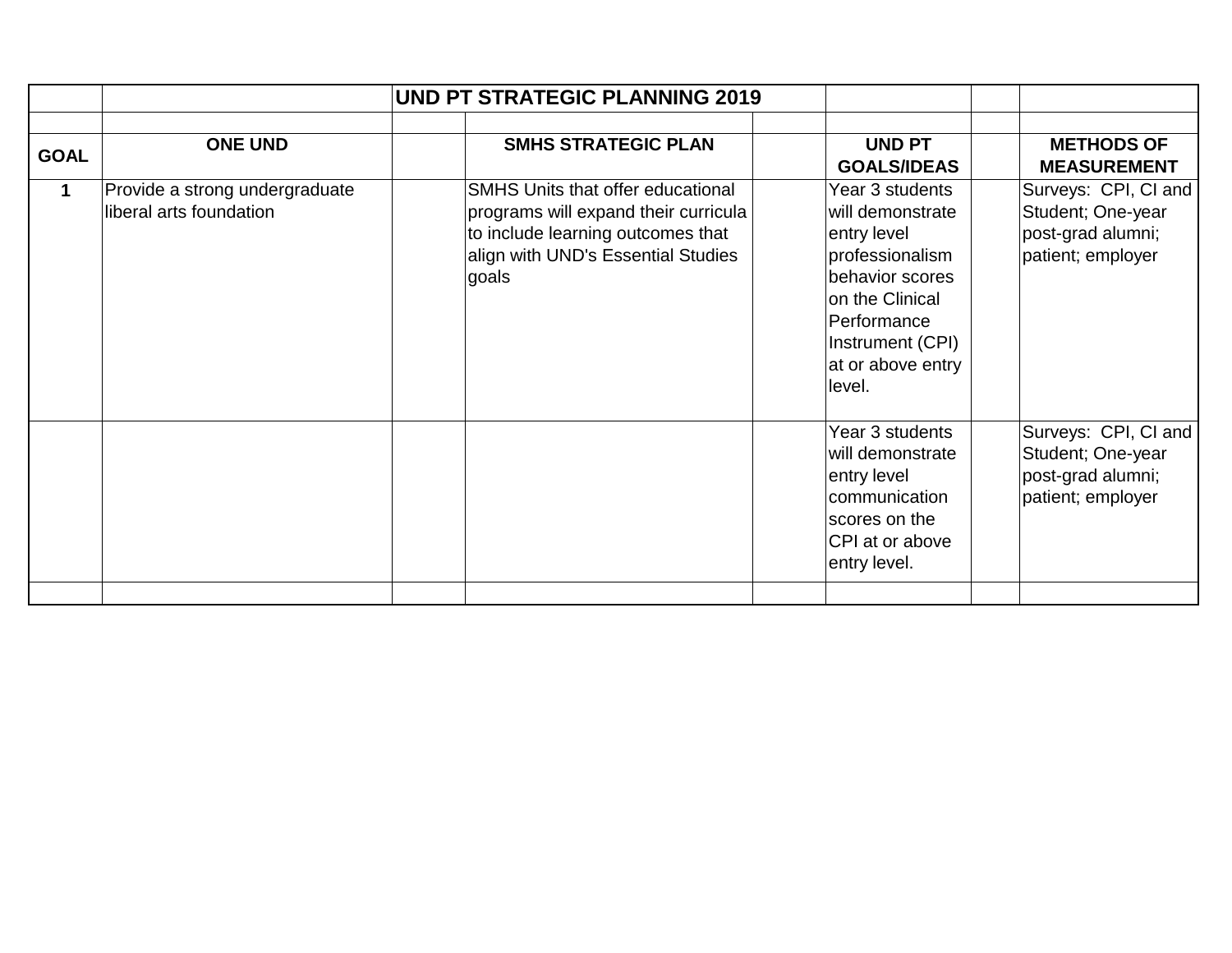| <b>GOAL</b>    | <b>ONE UND</b>                                                         | <b>SMHS STRATEGIC PLAN</b>                                                                                                                                                                             | <b>UND PT</b>                                                                                                                                                                       | <b>METHODS OF</b>                                                                                                                                                                                                  |
|----------------|------------------------------------------------------------------------|--------------------------------------------------------------------------------------------------------------------------------------------------------------------------------------------------------|-------------------------------------------------------------------------------------------------------------------------------------------------------------------------------------|--------------------------------------------------------------------------------------------------------------------------------------------------------------------------------------------------------------------|
|                |                                                                        |                                                                                                                                                                                                        | <b>GOALS/IDEAS</b>                                                                                                                                                                  | <b>MEASUREMENT</b>                                                                                                                                                                                                 |
| 2 <sup>1</sup> | Increase undergraduate, graduate,<br>and professional graduation rates | SMHS Units will expand their<br>current systems of student support<br>to ensure continued high<br>graduation rates and improve<br>student satisfaction with the overall<br>quality of their education. | Maintain a<br>graduation rate of<br>96% or higher                                                                                                                                   | Measure annual<br>graduation rates for<br>professional Doctor<br>of Physical Therapy.                                                                                                                              |
|                |                                                                        |                                                                                                                                                                                                        | <b>UND PT</b><br>Scholastic<br><b>Standards</b><br>Committee will<br>develop and<br>implement a<br>remediation<br>program/plan for<br>students at or<br>below program<br>GPA of 3.0 | Identify date of<br>program<br>development. Identify<br>date of<br>implementation.<br>Identify number of<br>students in program.<br>Assess benefit of<br>program to student<br><b>GPA and overall</b><br>retention |
|                |                                                                        |                                                                                                                                                                                                        | Develop a formal<br>student peer-to-<br>peer mentoring<br>program assisted<br>by faculty.                                                                                           | Development of<br>formal mentoring<br>program. Provide<br>number of formal<br>days of mentoring per<br>year.                                                                                                       |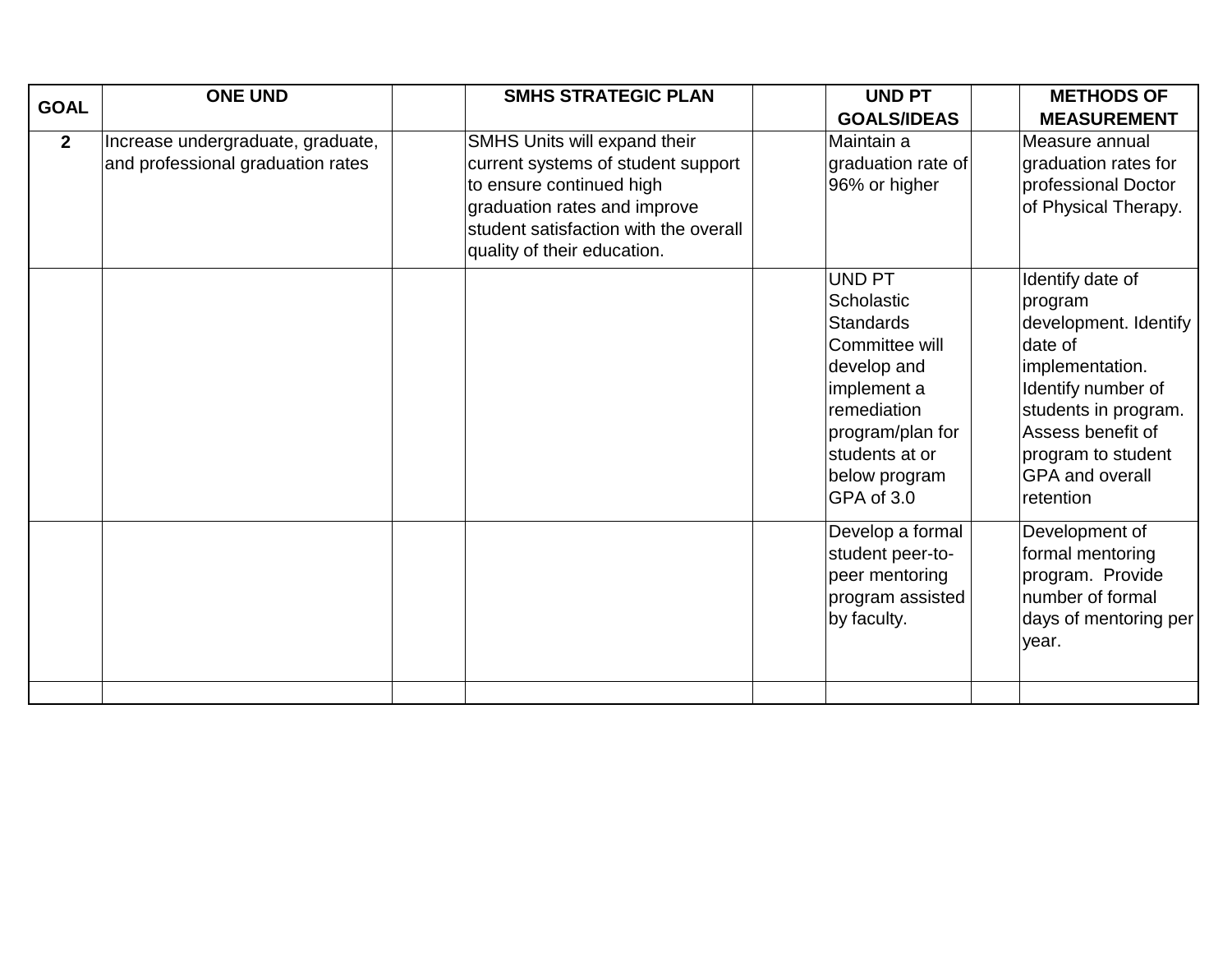| <b>GOAL</b>  | <b>ONE UND</b>                   | <b>SMHS STRATEGIC PLAN</b>            | <b>UND PT</b>                    | <b>METHODS OF</b>       |
|--------------|----------------------------------|---------------------------------------|----------------------------------|-------------------------|
|              |                                  |                                       | <b>GOALS/IDEAS</b>               | <b>MEASUREMENT</b>      |
| $\mathbf{3}$ | Deliver more educational         | The SMHS will identify                | Develop                          | Submission of a         |
|              | opportunity online and on-campus | opportunities to employ state-of-the- | interdisciplinary                | Stage I proposal for    |
|              |                                  | art technologies to enhance           | collaborations                   | an interdisciplinary    |
|              |                                  | education.                            | with UND                         | PhD program at UND      |
|              |                                  |                                       | Department of                    |                         |
|              |                                  |                                       | Kinesiology and                  |                         |
|              |                                  |                                       | <b>UND School of</b>             |                         |
|              |                                  |                                       | Engineering &<br>Mines to create |                         |
|              |                                  |                                       |                                  |                         |
|              |                                  |                                       | lan<br>Interdisciplinary         |                         |
|              |                                  |                                       | PhD in                           |                         |
|              |                                  |                                       | biomechanics                     |                         |
|              |                                  |                                       |                                  |                         |
|              |                                  |                                       | Develop                          | Identify goals for      |
|              |                                  |                                       | curriculum to                    | telehealth delivery.    |
|              |                                  |                                       | support                          | Develop specific        |
|              |                                  |                                       | instructional                    | telehealth curriculum.  |
|              |                                  |                                       | methods that                     | Survey methods to       |
|              |                                  |                                       | produce                          | assess effectiveness    |
|              |                                  |                                       | graduates with                   | of telehealth delivery. |
|              |                                  |                                       | effective                        |                         |
|              |                                  |                                       | telehealth skills                |                         |
|              |                                  |                                       | Develop proposal                 |                         |
|              |                                  |                                       | for physical                     |                         |
|              |                                  |                                       | therapy                          |                         |
|              |                                  |                                       | faculty/teaching                 |                         |
|              |                                  |                                       | residency                        |                         |
|              |                                  |                                       |                                  |                         |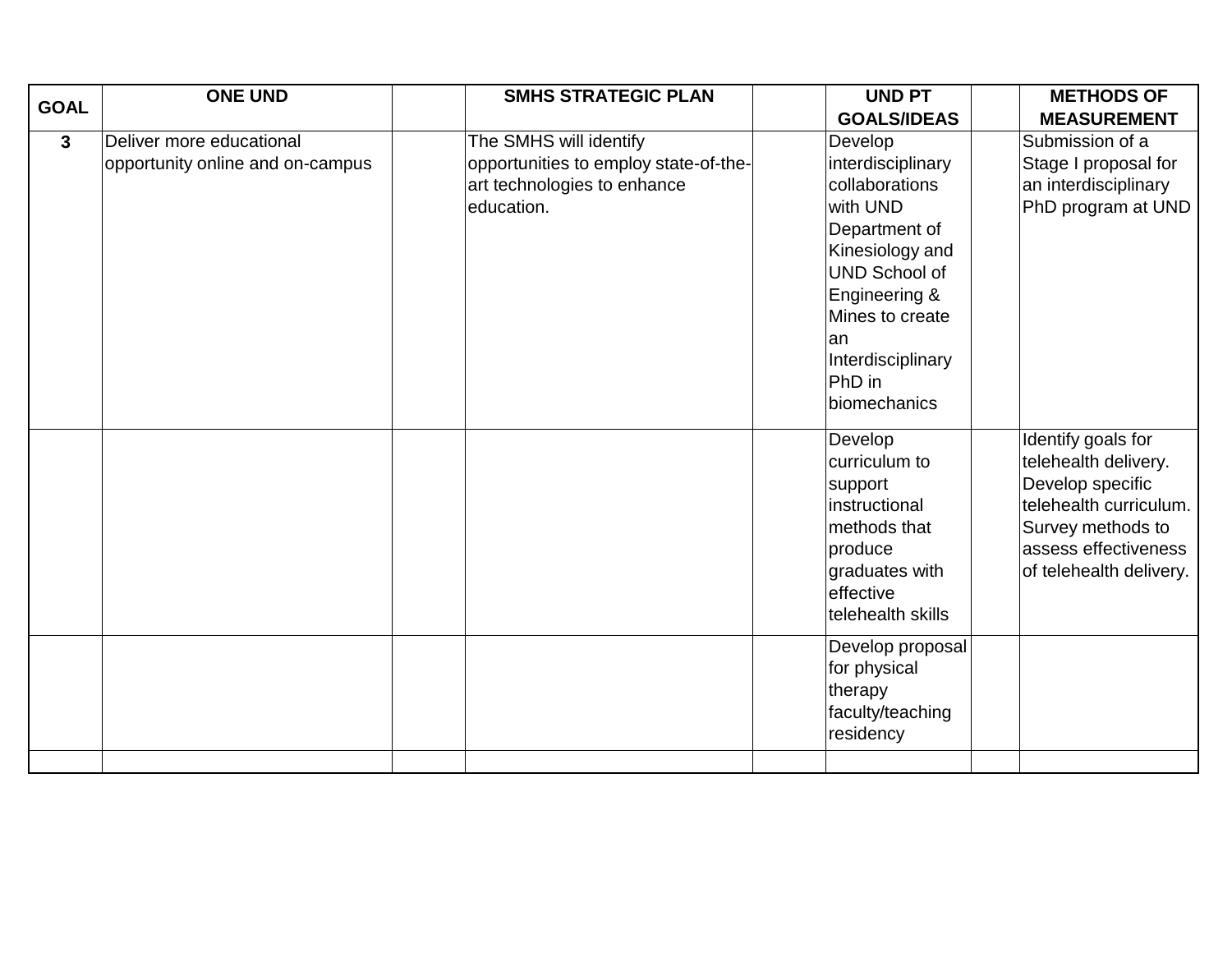| <b>GOAL</b>             | <b>ONE UND</b>                       | <b>SMHS STRATEGIC PLAN</b>           | <b>UND PT</b>           | <b>METHODS OF</b>      |
|-------------------------|--------------------------------------|--------------------------------------|-------------------------|------------------------|
|                         |                                      |                                      | <b>GOALS/IDEAS</b>      | <b>MEASUREMENT</b>     |
| $\overline{\mathbf{4}}$ | Enhance discovery at a level         | The SMHS will enhance basic,         | Faculty will meet       | Assess faculty         |
|                         | consistent with most research        | clinical and translational health    | or exceed               | scholarly productivity |
|                         | intensive universities (Carnegie R1) | sciences discoveries while focusing  | scholarly activity      | to assure              |
|                         |                                      | on its stated purpose "of discovery  | requirements            | dissemination of at    |
|                         |                                      | of knowledge that benefits the       | from the                | least one peer         |
|                         |                                      | people of this state and enhances    | Commission on           | reviewed product       |
|                         |                                      | the quality of their lives." The     | Accreditation in        | every two years.       |
|                         |                                      | SMHS will support Goal 4 by          | <b>Physical Therapy</b> |                        |
|                         |                                      | increasing its extramural funding by | Education               |                        |
|                         |                                      | 10% per year based on a three        | (CAPTE)                 |                        |
|                         |                                      | year rolling average.                |                         |                        |
|                         |                                      |                                      | Faculty will            |                        |
|                         |                                      |                                      | develop a               |                        |
|                         |                                      |                                      | process for             |                        |
|                         |                                      |                                      | sharing potential       |                        |
|                         |                                      |                                      | grant funding           |                        |
|                         |                                      |                                      | sources on a            |                        |
|                         |                                      |                                      | monthly basis.          |                        |
|                         |                                      |                                      |                         |                        |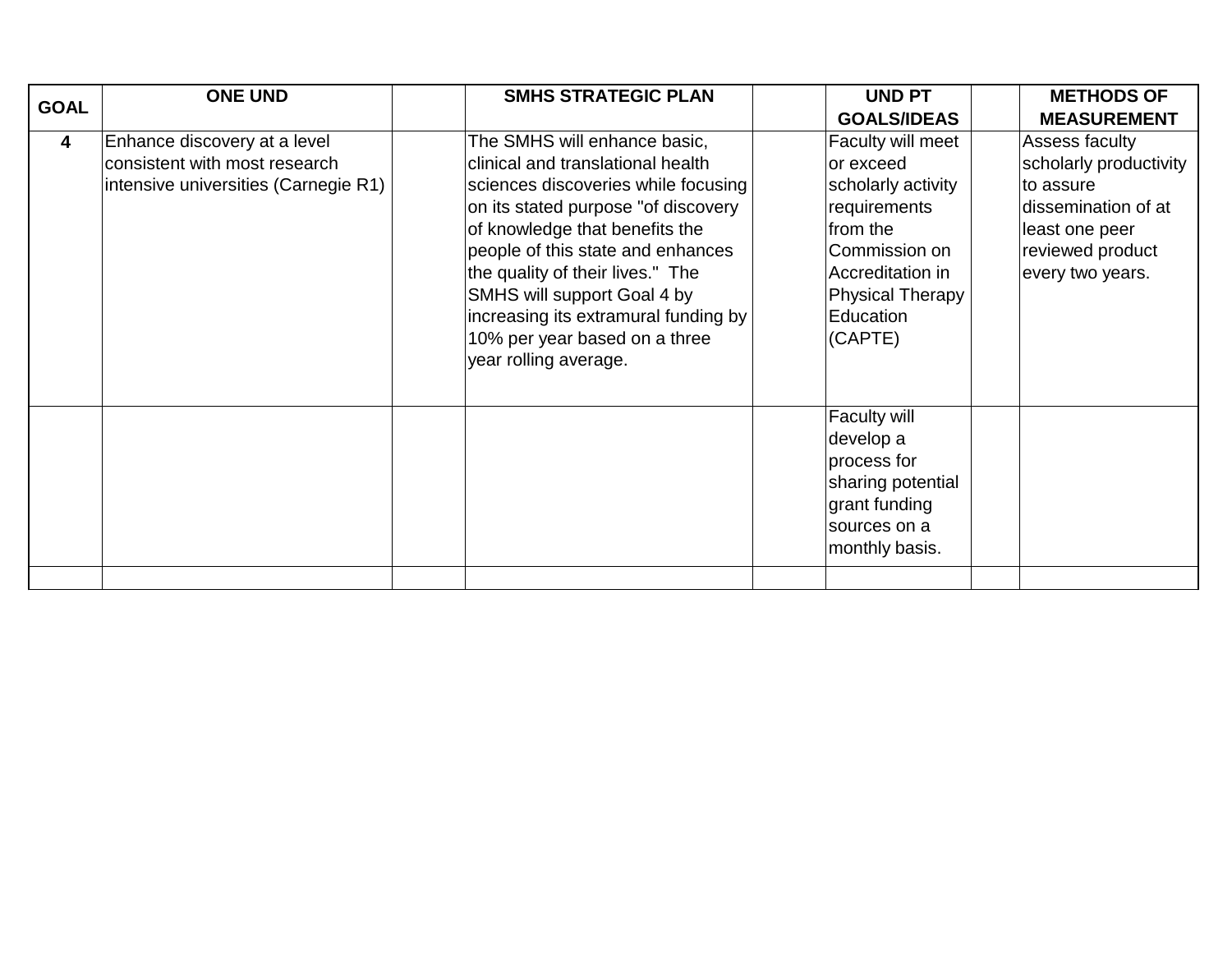| <b>GOAL</b>    | <b>ONE UND</b>                                                                                 | <b>SMHS STRATEGIC PLAN</b>                                                                                                                          | <b>UND PT</b><br><b>GOALS/IDEAS</b>                                                                                                            | <b>METHODS OF</b><br><b>MEASUREMENT</b>                                                                                 |
|----------------|------------------------------------------------------------------------------------------------|-----------------------------------------------------------------------------------------------------------------------------------------------------|------------------------------------------------------------------------------------------------------------------------------------------------|-------------------------------------------------------------------------------------------------------------------------|
| $5\phantom{1}$ | Foster a welcoming, safe, and<br>inclusive campus climate.                                     | UND SMHS will foster a welcoming,<br>safe, and inclusive environment<br>across all campuses.                                                        | <b>UND PT will</b><br>foster a<br>welcoming, safe<br>and inclusive<br>environment<br>within the<br>department and<br>school.                   | Develop and<br>implement a student<br>survey of the<br>departmental<br>environment.                                     |
|                |                                                                                                |                                                                                                                                                     |                                                                                                                                                | Develop admissions<br>guidelines and<br>processes that foster<br>and recognize<br>diversity.                            |
|                |                                                                                                |                                                                                                                                                     |                                                                                                                                                | Monitor diversity<br>questions on<br>WebAdMIT<br>centralized<br>applications system                                     |
| <b>GOAL</b>    | <b>ONE UND</b>                                                                                 | <b>SMHS STRATEGIC PLAN</b>                                                                                                                          | <b>UND PT</b><br><b>GOALS/IDEAS</b>                                                                                                            | <b>METHODS OF</b><br><b>MEASUREMENT</b>                                                                                 |
| 6              | Meet educational needs of active<br>duty and reserve personnel,<br>veterans and their families | The SMHS will determine how we<br>may better meet the educational<br>needs of active duty and reserve<br>personnel, veterans, and their<br>families | Provide flexibility<br>and course<br>content to<br>support active<br>military and<br>reserve members<br>within the<br>professional<br>program. | Identify number of<br>active military and<br>veterans within the<br>program. Meet to<br>discuss options for<br>support. |